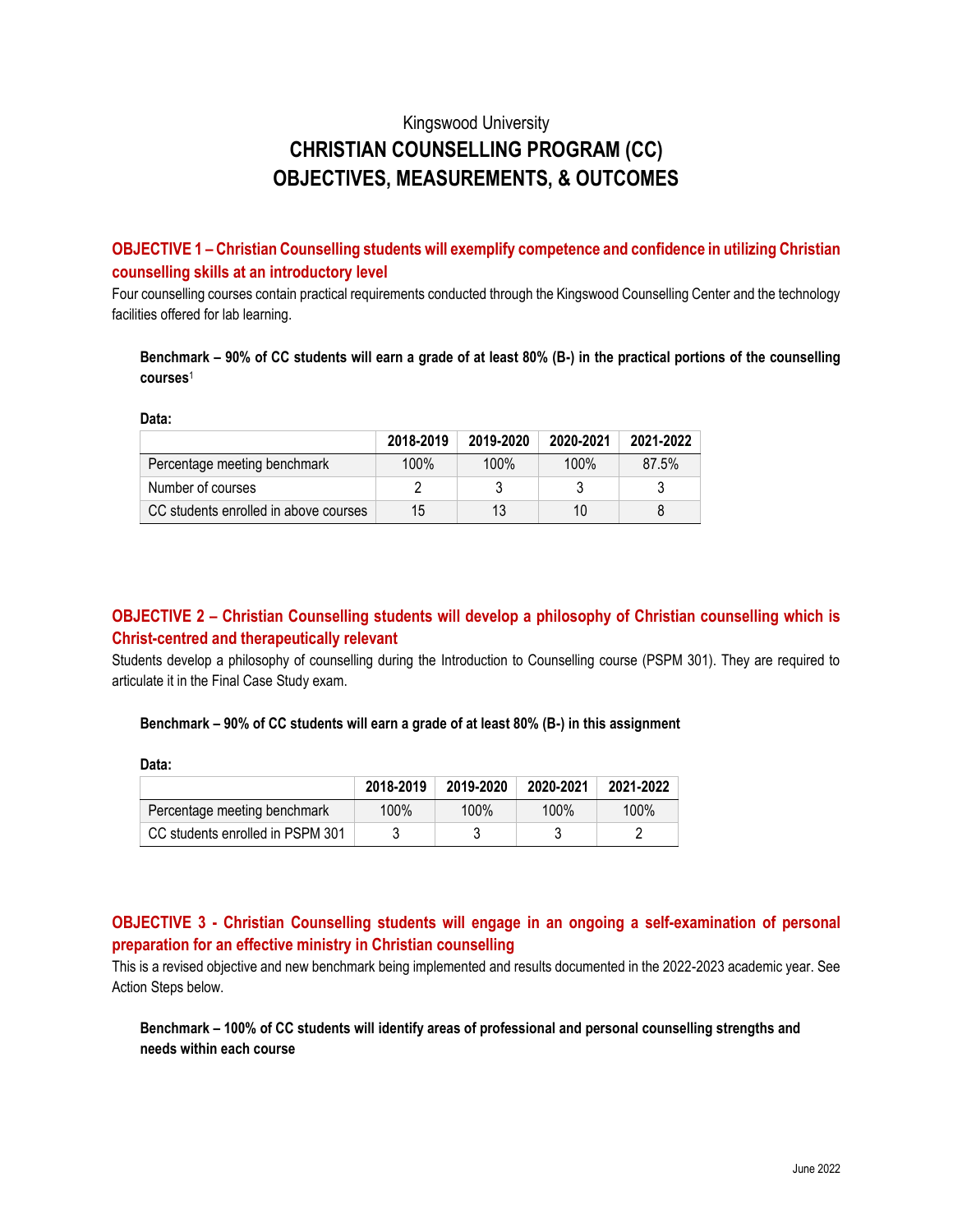# **OBJECTIVE 4 – Christian Counselling students will demonstrate knowledge of basic counselling skills and theories**

Students demonstrate their understanding of counselling skills through course presentations and testing, and through using the skills in practical lab experiences which are connected to courses.

**Benchmark 1 – 90% of CC students will earn a grade of at least 80% (B-) in content assessment assignments in the counselling courses<sup>2</sup>**

|                                       | 2018-2019 | 2019-2020 | 2020-2021 | 2021-2022 |
|---------------------------------------|-----------|-----------|-----------|-----------|
| Percentage meeting benchmark          | 100%      | 100%      | 100%      | 100%      |
| Number of courses                     |           |           |           |           |
| CC students enrolled in above courses | 14        | 12        | 10        |           |

**Benchmark 2 – 90% of CC students will earn a grade of at least 80% (B-) in the practical portions of the counselling courses<sup>3</sup>**

**Data:**

|                                       | 2018-2019 | 2019-2020 | 2020-2021 | 2021-2022 |
|---------------------------------------|-----------|-----------|-----------|-----------|
| Percentage meeting benchmark          | 100%      | 100%      | 100%      | 87.5%     |
| Number of courses                     |           |           |           |           |
| CC students enrolled in above courses | 15        | 13        | 10        |           |

# **OBJECTIVE 5 - Christian Counselling students will be prepared to serve in a local church or other counselling ministry setting**

**Benchmark – 90% of CC students will successfully complete a counselling SME, and practicum experiences in related fields<sup>4</sup>**

#### **Data:**

|                                                    | 2018-2019 | 2019-2020 | 2020-2021 | 2021-2022 to date |
|----------------------------------------------------|-----------|-----------|-----------|-------------------|
| Percentage meeting benchmark, SME                  | 100%      | $100\%$   | 60%       | 100%              |
| CC students enrolled in MIN 425                    |           |           | 5         |                   |
| Percentage meeting benchmark, practicum            | 100%      | 85.7%     | 100%      | $100\%$           |
| CC students enrolled in Practicum in related field |           |           |           |                   |